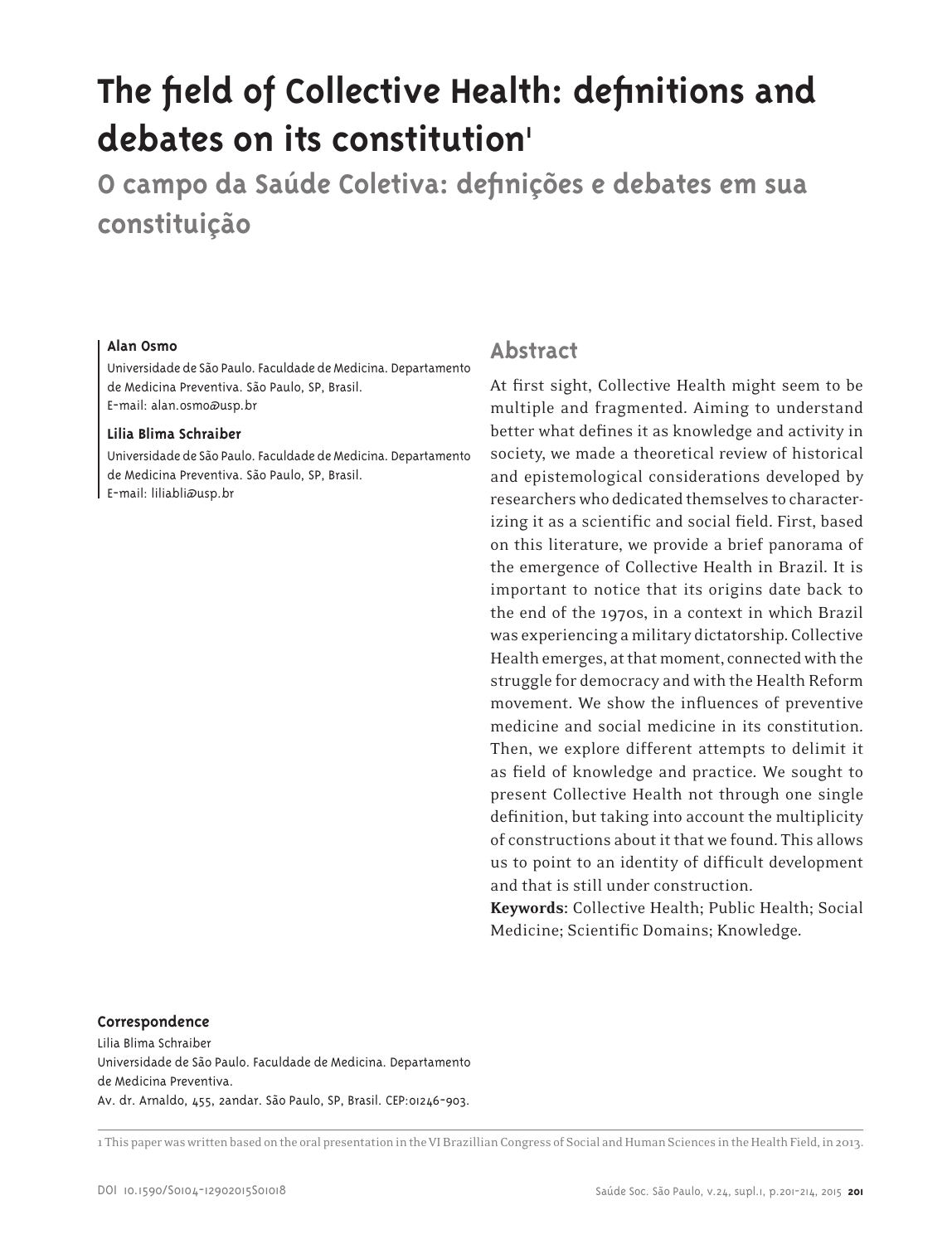### **Resumo**

A Saúde Coletiva pode, em um primeiro contato, parecer bastante múltipla e fragmentada. Buscando compreender melhor o que a define como conhecimento e atuação na sociedade, realizou-se uma recuperação de natureza teórica das considerações históricas e epistemológicas desenvolvidas por pesquisadores dedicados a caracterizá-la como campo científico e social. Primeiro, com base nessa produção bibliográfica, foi feita uma breve caracterização da emergência da Saúde Coletiva no Brasil. É de se destacar que suas origens situam-se no final da década de 1970, em um contexto no qual o Brasil estava vivendo uma ditadura militar. A Saúde Coletiva nasce, nesse período, vinculada à luta pela democracia e ao movimento da Reforma Sanitária. Apontam-se as influências do preventivismo e da medicina social em sua constituição. Ao longo deste estudo, foram exploradas distintas tentativas de sua delimitação como campo de saberes e de práticas. Buscou-se apresentar a Saúde Coletiva não com uma definição única, mas considerando a multiplicidade de construções encontradas, o que permite apontar para uma identidade de difícil elaboração e ainda em desenvolvimento.

Palavras-chave: Saúde Coletiva; Medicina Social; Domínios Científicos; Conhecimento.

# **Introduction**

What instigated the choice of the theme for this study was the perception that, at first sight, Collective Health seems to be multiple and fragmented, both from the theoretical and from the practical points of view. Therefore, aiming to understand it better, a study was carried out, based on the production in Collective Health in Brazil, in an attempt to answer the following questions: What characterizes and defines Collective Health? What distinguishes it from other fields of knowledge and intervention?

In this preliminary reflection on such issues, we decided to revisit studies that viewed it as a specific field and that were conducted by authors who are considered references in Collective Health, as they participated in the development and implementation of the proposal for a Collective Health in Brazil at the end of the 1970s. These authors are researchers in the areas of Epidemiology, Human and Social Sciences in Health, and Health Policy, Planning and Management, and have studied the constitution of Collective Health from these distinct fields.

The reference that Collective Health configures a "field" is registered in almost all the publications. In this text, we will maintain this reference following Paim and Almeida Filho (1999, 2000). In their reflections on Collective Health, these authors characterize it as a "field of knowledge and an specific sphere for practice": "Collective Health can be considered an interdisciplinary field of knowledge whose basic disciplines are epidemiology, health planning/ management and social sciences in health" (Paim; Almeida Filho, 2000, p. 63).

However, in a recent publication that focuses on Collective Health, this qualification of "field", which, since the beginning, has been grounded in the concept coined by Pierre Bourdieu (1993), is relativized, in view of the fact that Collective Health, sometimes called "area", sometimes "social space", has, in its development, a tendency to consolidate as a field (Vieira da Silva; Paim; Schraiber, 2014).

In light of this open question, as a future or consolidated field, what most instigated us was the delimitation of a scientific and practical identity based on its knowledge contents and intervention scopes. Thus, in the above-mentioned revisit to pub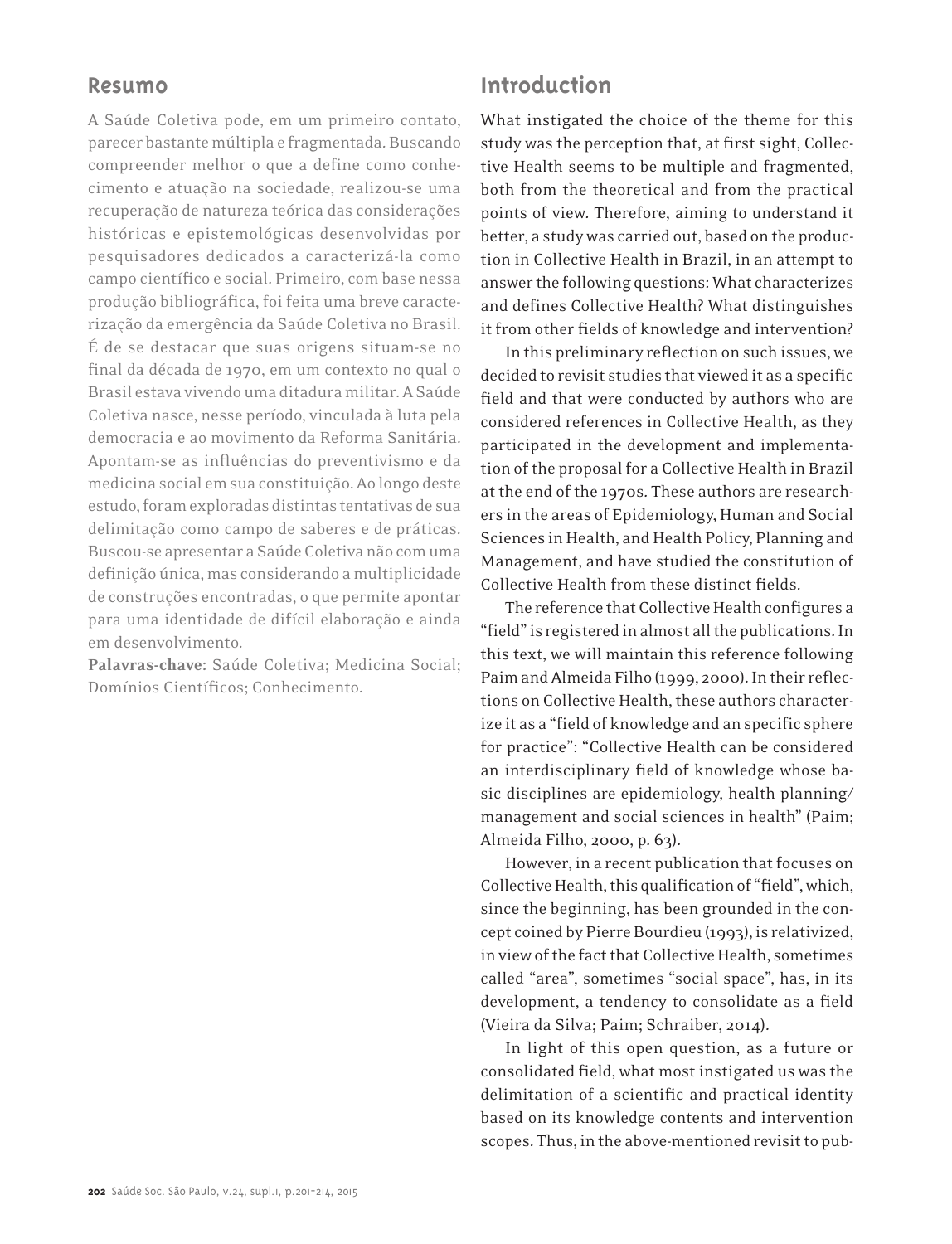lications about the construction of Collective Health in Brazil, we aimed to reveal which areas of expertise have been mentioned since its origins. Less than a bibliographic review, therefore, this study aims to present a rereading of important discussions on the identity of Collective Health.

This is an effort to clarify what constitutes the "whole" of Collective Health, in an attempt to overcome a possible fragmentary view that has been produced by the diverse disciplines that compose it, in order to provide a better understanding of the construction of its identity. According to Everardo Nunes (2005), this effort seems to be an important concern in the history of Collective Health:

Recovering the history and unveiling its internal composition (epistemé) has been one of the concerns of many studies and analyses that have been following the very construction of Collective Health in Brazil. This effort has been present since the 1980s and continues to the present day, with the aim of providing the elements that configure our identity and reveal who we are, where we are, what we do, and the products of our practices (p. 14).

The present paper is divided into two parts. The first briefly approaches the constitution of Collective Health in Brazil as presented by authors in the field. In this part, we emphasize schools of thought about health-disease processes in collectives as ways of thinking that are different from that of the traditional public health and from that based on the view coined by modern medicine. The way in which questions of medicine and of public health are articulated is the reference to understand the issues that surround the disciplinary content that the Collective Health proposal has embraced. The second part explores contrasts among distinct attempts to define Collective Health. These contrasts are also present in texts written by authors in the field, who present different perspectives on the delimitation of Collective Health, and indicate the existence of a large multiplicity of schools of thought concerning its definitions as a field.

# **The constitution of the field of Collective Health in Brazil**

Nunes (1994) situates the origin of the field of Collective Health in the 1950s. Vieira-da-Silva, Paim and Schraiber (2014) consider that it dates back to the end of the 1970s, as the benchmark they utilize is the emergence of the term Collective Health in Brazil, and the creation of the civil association that would represent the field: the *Associação Brasileira de Pós-Graduação em Saúde Coletiva* (Abrasco – Brazilian Association of Postgraduate Programs in Collective Health). However, the authors do not deny the roots that Nunes has pointed in previous periods. Thus, Collective Health consolidated with this name and with its specificities in Brazil. Although the name has not been adopted in other countries, many authors see Collective Health as part of a broader movement in Latin America, as Nunes himself has argued (1994).

Based on a distinction between "project" and "field" of Collective Health, Nunes (1994) proposes that the emergence of this field occurred in three stages: the first, called pre-Collective Health stage, lasted for fifteen years from 1955 onwards, and was marked by the establishment of the preventive medicine's project; the second, which lasted until the end of the 1970s, is called social medicine stage; the third goes from the end of the 1970s to, at least, 1994, when the author wrote the paper *Saúde coletiva: história de uma ideia e de um conceito* (Collective health: the history of an idea and of a concept). The author considers that the last stage is the period of Collective Health per se. According to Nunes (1994, p. 2), "the emergence of these projects reflects, generally speaking, the broader socioeconomic and political-ideological context, as well as the successive crises that are present both in the epistemological level and in the level of health practices and human resources education".

Paim and Almeida Filho (1999) also point to the importance of context in issues related to field of knowledge. These authors, based on the ideas proposed by Kuhn and Rorty, defend that the construction of scientific knowledge is not produced by investigators in an isolated way, in the abstract; rather, it is institutionally organized, within cul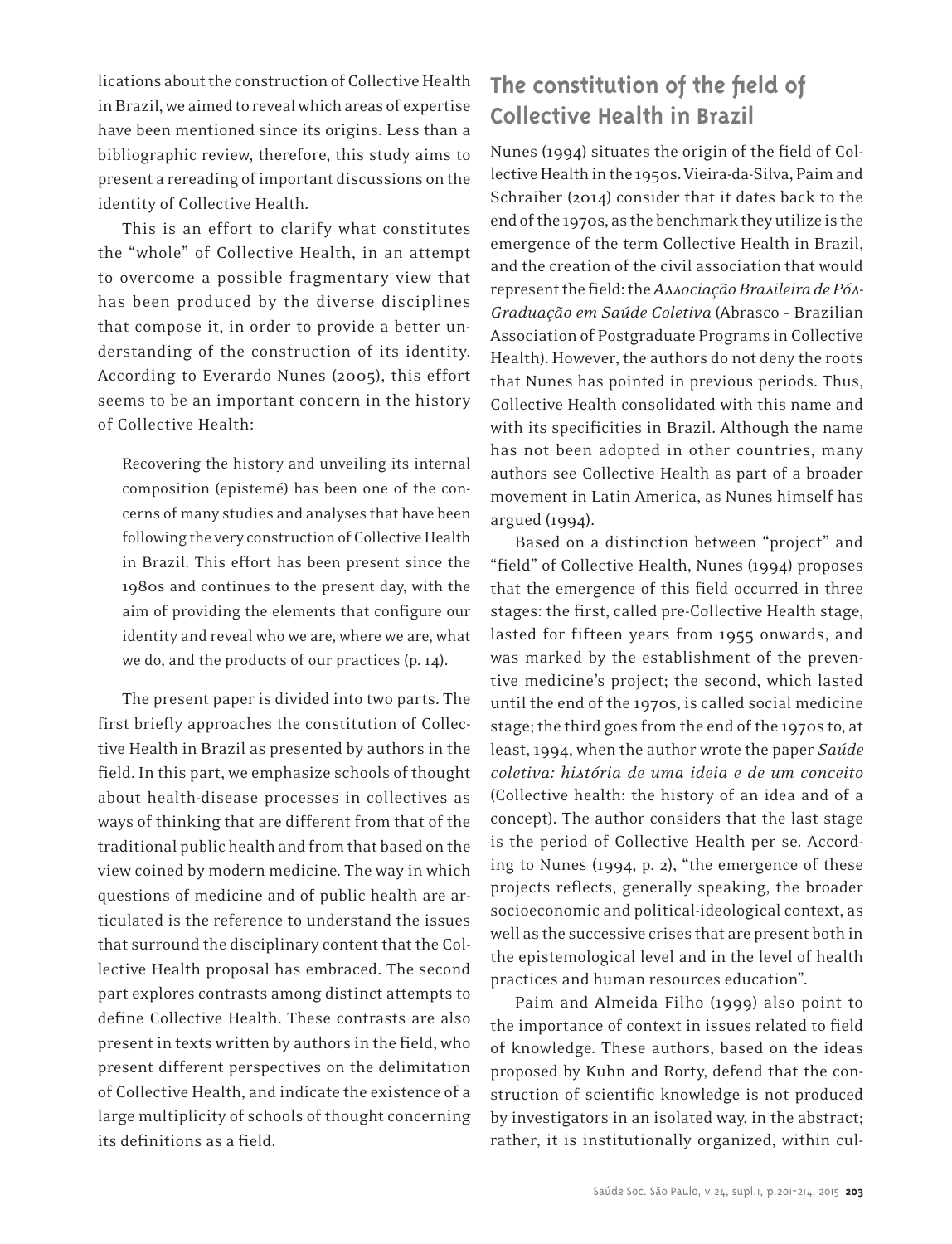ture, and immersed in language. Therefore, science would be socially and historically determined. The authors propose that science should be understood as a social practice that has particular principles, is exercised in a process of dialog and negotiation, is targeted at the production of a localized and dated consensus, and is based on a certain solidarity of those who act in the scientific community.

We believe that an important advantage of this periodization is that it highlights preventive medicine and social medicine as approaches to the health-disease process in collectives that can be recognized as the roots of the Collective Health proposal that was developed in Brazil, and which influenced the institutional implementation of the field.

In the sections below, we will characterize these roots so that it is possible to understand the modality of disciplinary and practical proposition that they constituted.

### **1) Preventive Medicine**

According to Paim and Almeida Filho (1998), in the 1940s, some researchers started to diagnose, in the United States, a crisis of a certain medicine that was extremely specialized and fragmented, which caused an increase in costs related to medical practices. In response to this, proposals for changes in medical teaching emerged and incorporated into it an idea of prevention. These proposals were the basis for a reform of the curricula of medicine programs in many North American universities in the 1950s. International health organs adhered to the new doctrine, which was called Preventive Medicine. Thus, the proposal was internationalized.

Nunes (1994) explains that the emergence of the "preventive project" in Latin America occurred in the second half of the 1950s, in the seminars that were held in Chile and Mexico, sponsored by the Pan American Health Organization (PAHO). The reforms that were defended in these seminars were associated with a pedagogical plan:

The great balance of the period is the inclusion, in the medicine undergraduate program, of disciplines and themes associated with epidemiology, behavioural sciences, health services management, and biostatistics. Thus, when the biologization of teaching was criticized, as it was grounded on individual, hospitalcentered practices, the aim was not only to introduce other types of knowledge, but also to provide a more complete view of the individual (Nunes, 1994, p. 7).

The fact that teaching was based on specialization made medical education become shattered. As a reaction against this, proposals for changes in teaching were made, so that the future doctor could understand the individual as a whole, as it was believed that this would promote a recomposition of the bio-psycho-social dimension that had been fragmented. The social movement that originated Preventive Medicine as a discipline in the curriculum of medical schools was called Comprehensive Medicine, and aimed to recompose specialized practices (Schraiber, 1989). However, the only result was the inclusion of one discipline in the curriculum, even though it pervaded several moments of the doctor's education. No integrative projects other than the teaching of prevention were incorporated, neither in doctors' education, nor in their professional exercise in the health services. Schraiber (1989) has argued that these proposals intended to promote a reform of medical practice, but they assumed that this reform would be performed in the sphere of doctors' education, as if each doctor in his/her practice was the main resource to transform the way of providing care for the population. This way of thinking about the reform of medical practice was well characterized, as a liberal and individualizing reading of social issues that was typical of the North American culture regarding the State's role in society, by Arouca (2003), in a publication that is considered, today, a bench mark for Collective Health in Brazil (Vieira da Silva; Paim; Schraiber, 2014).

In addition to Preventive Medicine, Community Medicine arrived at Latin America. It emerged, in the 1960s, also in the United States, in a period of intense popular and intellectual mobilization around social issues. Donnangelo and Pereira (1976) have shown that Community Medicine was a response to the low coverage of medical care for the poors, such as communities of migrants or lowincome strata of the North American society, and to the low coverage for the elderly – as they were out of the job market, they had no adequate access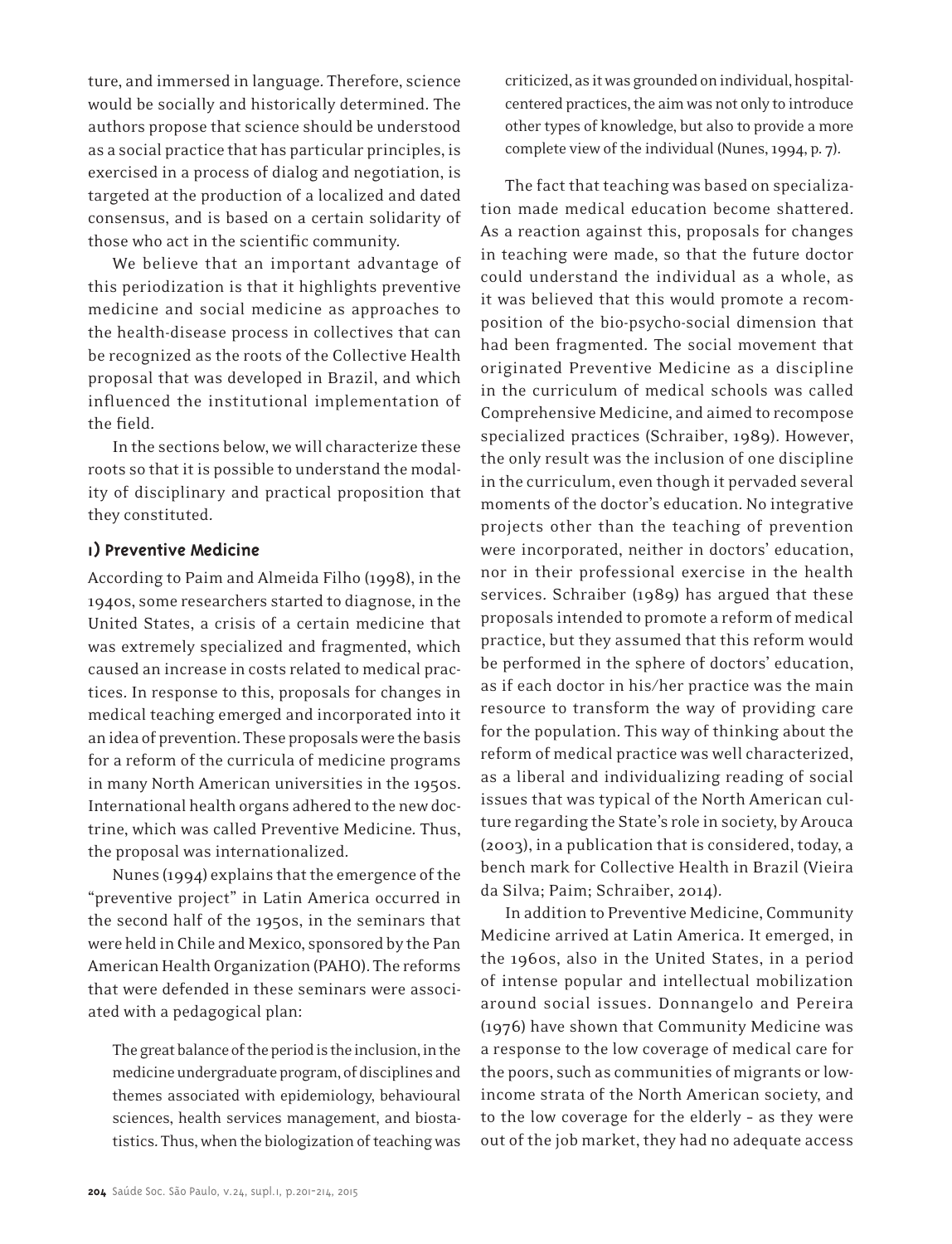to medical services. Diverse intervention models were tested and institutionalized in the form of organized movements in urban communities, aiming to reduce social tensions in the ghettos of the main North American cities. In the field of health, there was the implementation of community-based health centers subsidized by the federal government, which were targeted at performing preventive actions and providing primary care to the local population (Paim; Almeida Filho, 1998).

Like in Preventive Medicine, there was, in the Community Medicine proposal, an emphasis on the "behavioural sciences". In this case, however, knowledge of sociocultural and psychosocial processes aimed to "enable the integration of healthcare teams in 'problematic' communities, through the identification and cooptation of local social agents and forces for health education programs" (Paim; Almeida Filho, 1998, p. 304).

International organs in the field of health incorporated, once again, the new ideological movement, community-based and preventive, and translated its doctrine into the needs of different contexts in which it could be applied.

Although Community Medicine and Preventive Medicine emerged in different moments in the United States, they arrived more or less at the same time in Brazil (Donnangelo; Pereira 1976; Schraiber, 1989).

### **2) Social Medicine**

The Social Medicine movement emerged in Latin America at the end of the 1960s and beginning of the 1970s. Its center is the discussion of the appreciation of the social dimension as the sphere that determines the emergence of illnesses and health possibilities, in disease prevention and health promotion. Furthermore, the social dimension is the adequate sphere for intervention, beyond and in articulation with medicine as intervention in individual cases (Vieira da Silva; Paim; Schraiber, 2014). Therefore, it is an alternative view to the biomedical reduction in which medical knowledge and practice structured themselves, even though with diverse explorations regarding the meaning of the appreciation of the social sphere. In this sense, the central figure in Latin America, with a strong influence in Brazil, was the Argentinian doctor

and sociologist Juan Cesar Garcia, by means of his work within the PAHO (Garcia, 1985; Nunes, 1983; Vieira da Silva; Paim; Schraiber, 2014). By valuing the presence of the social sphere in health, Garcia, like many Brazilian researchers who participated in the construction of Collective Health, searched for references in a historical-structural approach to the social sphere. Thus, he did not merely assume a segmented presence of the social sphere like the isolated approach to elements of the environment and of the population itself.

On the other hand, many authors refer to Social Medicine based on George Rosen's studies, and they focus on the movement that emerged in Europe in the middle of the 19<sup>th</sup> century.

Regarding this, Nunes (1983) says:

This paper written by Rosen has been considered of fundamental importance to the understanding of social medicine, and one of the points that it raises is the question of sanitary problems, which increase due to the transformations deriving from the industrialization process (p.19).

Rosen (1983) argues that a central issue in Europe during the  $19^{th}$  century was which political orientation the government should follow in order to increase national power and richness. The industry was considered one of the main means. As a result, work started to be seen by political leaders as an essential element to generate national richness. Any loss of productivity caused by illness and death was, at the time, seen as a significant economic problem. This approach implied the idea of a national public intervention in health, which was developed in many directions, depending on the country.

The first place in which the State's concern for the population's health problems flourished was in the German states, even before they were unified or underwent the industrialization process, and the idea of medical police emerged for the first time. According to Rosen (1983), *Polizei*, in German (police), derives from the Greek word *politeia*. The theory and practice of public management came to be known, throughout the  $18<sup>th</sup>$  century, in the German states, as *Polizeiwissenschaft* (science of police), and the branch that deals with health management, as *Medizinalpolizei* (medical police).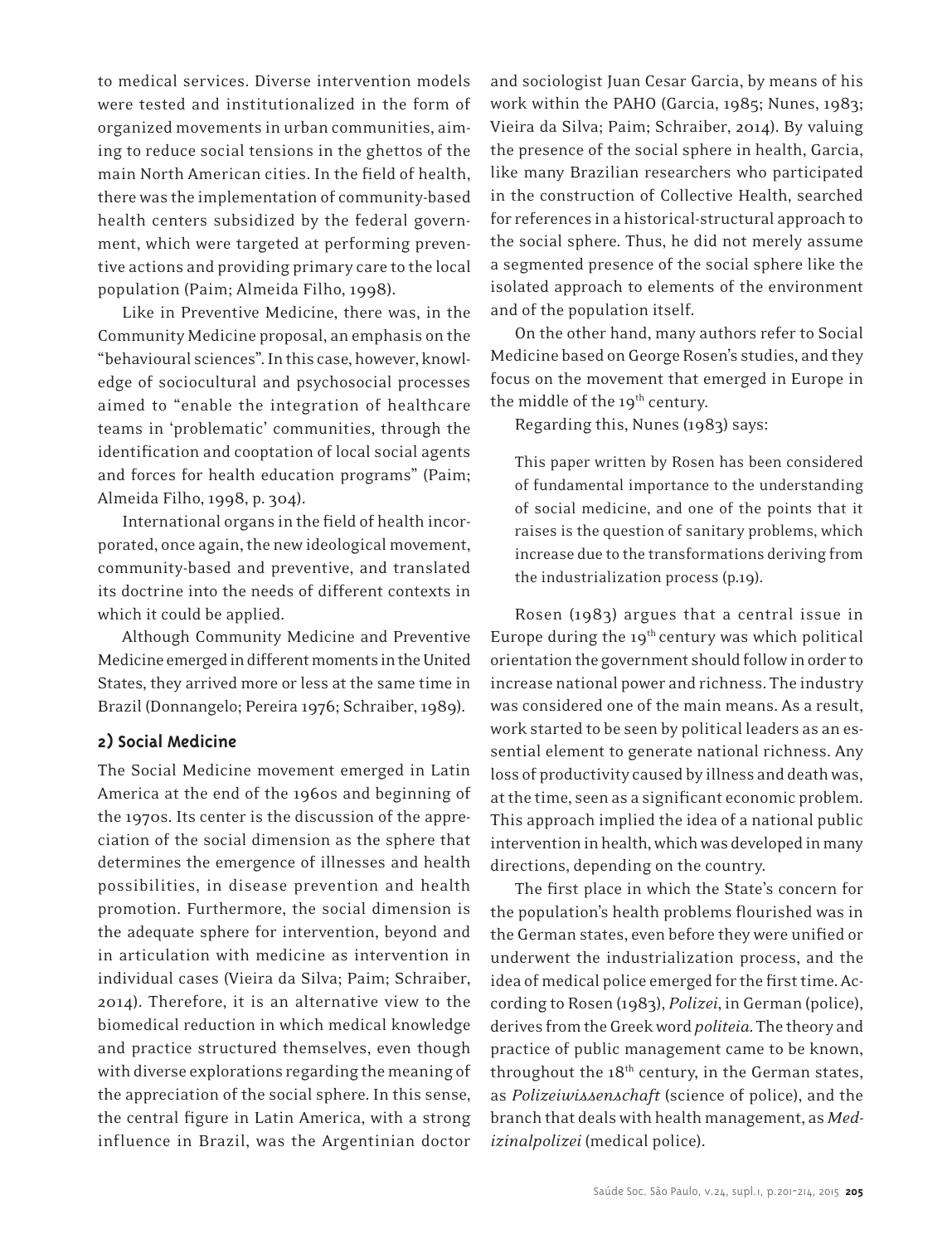The development of the theory and practice of public administration was intimately related to the interests of the Absolutist State. Therefore, a systematization of managerial thought and behavior was reached and it attributed wellbeing activities to the absolute State. However, the legislator was responsible for determining the greatest wellbeing, so that the State had the power to intervene in the individuals' matters aiming at the common good. The development and application of the concept of "medical police" was a pioneering attempt to create a methodical and precise examination of health problems from the social point of view. At the beginning and in the middle of the  $19<sup>th</sup>$  century, it was in France that this type of study developed theoretically. In France, however, the concept of medical police was not broadly accepted (Rosen, 1983).

In the context of the French Revolution, health and wellbeing problems were addressed by the revolutionary governments. There was even an attempt to establish a national social assistance system that included medical care. Although it did not advance, some of the ideas and objectives of the period would deeply influence France in the first half of the 19<sup>th</sup> century. "Ideas of public service and social utility provided the seed from which new ideas germinated concerning the relation among health, medicine and society" (Rosen, 1983, p. 43).

During the first half of the  $19^{th}$  century, there was, in France, a fruitful encounter between social philosophy and medicine. "As a result, French medicine was permeated, to a considerable degree, by the spirit of social change" (Rosen, 1983, p. 46). The contact with the new living conditions deriving from the industrialization process, such as workers' conditions and the social reality in which they lived, caused the emergence of new ideas in the field of health in its relations to society. The idea of Social Medicine germinated in this scenario. Jules Guérin was one of the first authors to use this term, in 1848.

Nunes (2007) emphasizes that it was in a revolutionary context dating back to the 1840s that many doctors, philosophers and thinkers assumed the social character of medicine and illness. The ideas and proposals that had progressed in France before and during the revolutionary movement of 1848 spread across Germany. Among the main names of the German movement, which assumed Social Medicine instead of Medical Police as its proposal for national intervention, were Neumann and Virchow. Neumann, in 1847 (apud Rosen, 1983, p. 50), states that "medical science is intrinsically and essentially a social science and, as long as this is not recognized in practice, we will not be able to enjoy its benefits and we will have to satisfy ourselves with emptiness and mystification".

The proponents of the idea of medicine as a social science employed it as a conceptual formulation under which they summarized defined principles:

The first of these principles is that people's health is a direct matter of society and society has the duty of protecting and guaranteeing its members' health […]. The second, as Neumann noticed, is that social and economic conditions have an important and – in many cases – crucial impact on health and illness and that these relations must be submitted to scientific investigation […]. The third principle, which follows the other two logically, is that the steps taken to promote health and fight against illness must be both social and medical (Rosen, 1983, p. 51-52).

The influence of this entire formulation on the Brazilian Collective Health can be seen, for example, in the fact that these principles were revisited in Brazil in the *VIII Conferência Nacional de Saúde* (CNS - 8th National Health Conference), in a rereading that was appropriate to the historical context of the 1980s and to the reality of a country in the periphery of the capitalist development. Therefore, these principles, as connections between medicine and the social sphere, will influence the Brazilian Health Reform.

However, the revolutionary process of the 1840s was defeated in Germany and also in France, and due to this, the medical reform movement ended quickly (Rosen, 1983). During the next decades, the broad reform proposal became a limited program. The idea of social medicine reappeared in a meeting summoned by the World Health Organization, WHO, in 1952, in Nancy and, later on, in a document released by the PAHO in 1974 (Nunes, 1994).

The end of the 1960s and beginning of the 1970s were extremely fertile years in terms of theoretical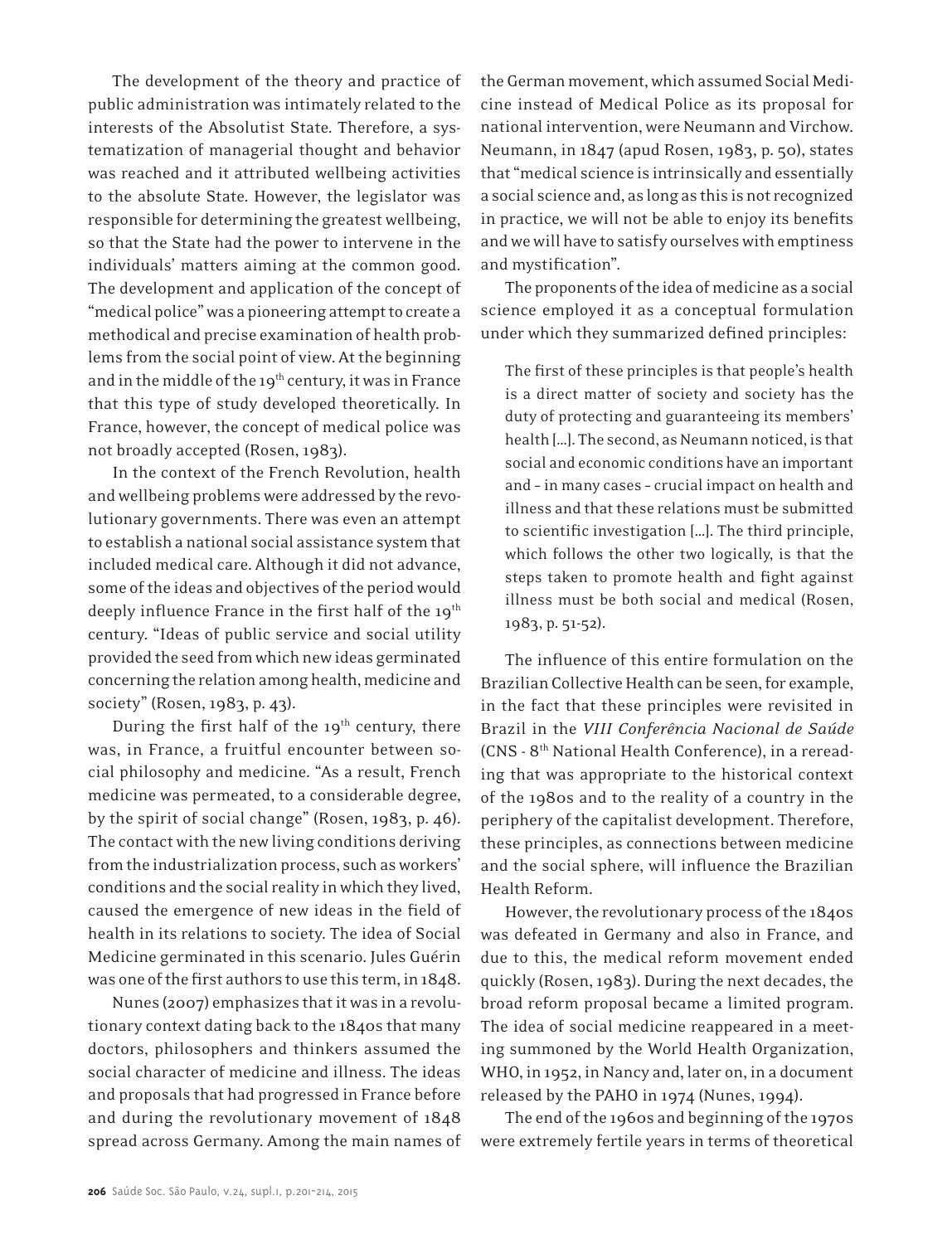discussions about health-society relations. There was a great influence of discussions held by authors in the human sciences, and a bench mark was the lecture that Michel Foucault delivered in 1974, in Rio de Janeiro, about the origins of Social Medicine (Nunes, 2005), in which he re-discussed the significant content of this term. According to Paim (1992), at this moment, there was, in Brazil and in the rest of Latin America, an important theoretical production that recognized the bonds between health practices and the social totality. In this sense, the contributions from the social sciences to the study of health were fundamental so that we could reach the current degree of systematization of knowledge in the field.

On the proposal of social medicine, Sérgio Arouca states:

Therefore, Social Medicine emerges with two tendencies; the first [...] a movement to modify medicine connected with the process of change in society, or […] through its institutional change [...]; the second is an attempt to redefine the position and place of objects inside medicine, to make conceptual delimitations, to discuss theoretical frames. In short, it is a movement at the level of knowledge production that, through a reformulation of the basic questions that enabled the emergence of Preventive Medicine, tries to define an object of study in the relations between the biological and the psychosocial spheres. Social medicine, by electing these relations as its field of investigation, tries to establish a science that is situated on the boundaries of the current sciences (Arouca, 2003, p. 150).

In the fragment above, Arouca highlights two dimensions of Social Medicine: the formulation of proposals for intervention in social life and in medicine based on the health-society connection, and the proposal for establishing a branch of studies about this specific connection, focusing on illness issues and on issues related to the production of medical assistance and professional practices in the services. In addition to a criticism against a certain kind of medicine – expensive, fragmented and with few results to the population's health -, there was also a discussion on the amplification of the health service coverage to the population. According to

Nunes (1994), it was the beginning of the crisis of the developmentalist model of public health, which had postulated that one of the effects of economic growth would be the improvement in health conditions. This is particularly valid for Brazil at the time. Although the country was undergoing a moment of economic growth, this produced no results to the living conditions of its population.

In the 1970s, there was, in the international scope, an intensification of the discussion about the amplification of health service coverage. The 1977 World Health Assembly launched the slogan "Health for all by the year 2000" (Paim; Almeida Filho, 1998). In Brazil, in a context marked by the strengthening of repressive forces on the part of an authoritarian State, as well as by an increase in social inequalities and a worsening of the living conditions of a large part of the population, a field of knowledge and of innovative practices was gradually built in the area of health.

Nunes (1983), referring to Laurell, argues that critical reflection on medicine and its institutions in Latin American countries at the time can be seen as an answer to four groups of questions: 1) class position explains the distribution of diseases in the population much better than any biological factor; 2) the belief that the population's health conditions would improve as a result of economic growth proved to be wrong; 3) the development of medical-hospital care did not bring a significant advance in the health indexes of the groups covered by it; and 4) the distribution of health services across different groups and social classes does not depend on technical and scientific considerations, but mainly on political and economic considerations.

### **3) Collective Health in Brazil**

Paim and Almeida Filho (1998) have shown the existence of mutual influences between the development of a project of field of knowledge called Collective Health and the movements in favor of democratization in Brazil, especially that of health reform. This leads us to emphasize the importance of considering the historical context in which Collective Health emerged, which was that of a country living under an authoritarian regime. Thus, it is possible to state that the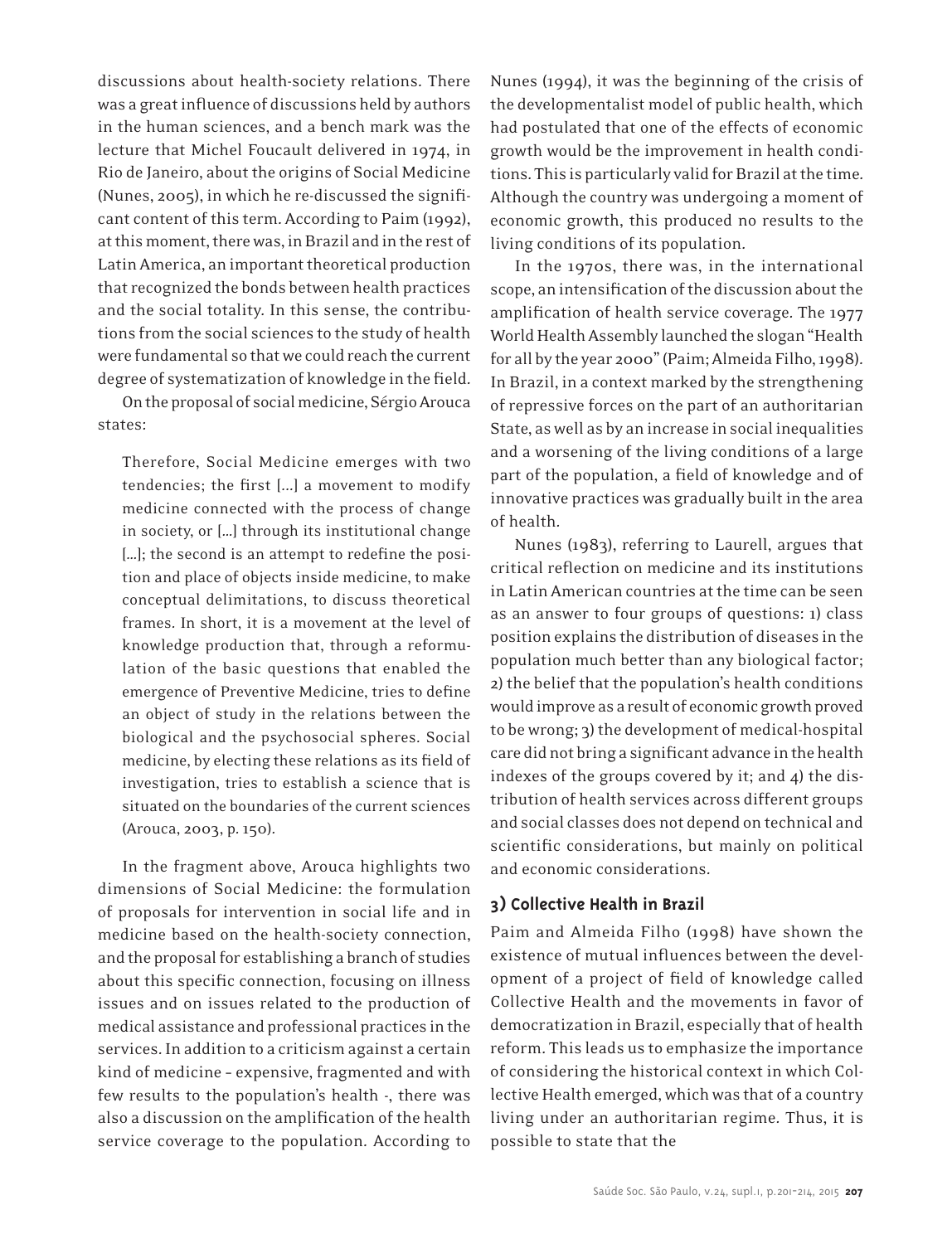Alliance of Collective Health with democracy and human and social rights is due to the historical fact that the field is gestated in a decade marked by social turbulences and movements claiming for changes, in the fight against dictatorship in Brazil and in favor of social reform (Schraiber, 2008, p. 15).

This social reform includes a health reform in the project of Collective Health. In Brazil, two institutions emerged directly connected with this project: Cebes and Abrasco. The *Centro Brasileiro de Estudos de Saúde* (Cebes – Brazilian Center for Health Studies) was created in 1976 "discussing the issue of democratization of healthcare and being constituted as an organizer of culture capable of reconstructing healthcare thought" (Paim, 2008, p. 78). According to Paim (2008), Cebes is recognized as the first institutionalized protagonist of the Brazilian health movement, and it has played an important role in the socialization of a critical academic production coming from the then-emerging field of Collective Health.

Two important moments in the creation, in 1979, of the *Associação Brasileira de Programas de Pós-Graduação em Saúde Coletiva* (Abrasco – Brazilian Association of Postgraduate Programs in Collective Health) – today, Brazilian Association for Collective Health -, were the 1<sup>st</sup> National Meeting of Postgraduate Studies in Collective Health, and the Sub-Regional Public Health Meeting of the Pan American Health Organization/Associación Latinoamericana de Escuelas de Salud Pública (PAHO/Alesp), both held in 1978. They aimed to redefine the education of personnel for the area of health, and proposed an association that was able to congregate the interests of postgraduate education institutions (Nunes, 1994).

The movement for the Brazilian health reform, which emerged in the middle of the 1970s, aimed to fight for the democratization of healthcare. Paim (2008) argues that it was more than a project of health sector reform - it was a broad project of social reform:

[...] as a social reform centered on the following constituents: a) democratization of healthcare, which implies awareness-raising about health and its determinants and the recognition of the right to health, inherent in citizenship, in order to guarantee universal and egalitarian access to Brazil's National Healthcare System and social participation in policy-making and management; b) democratization of the State and its apparatus, respecting the federative pact, ensuring the decentralization of the decision-making process and of social control, and fostering ethics and governments' transparency; c) democratization of society, reaching the spaces of economic organization and culture, in the production and fair distribution of richness and knowledge, and in the adoption of a 'totality of changes' around a set of public policies and health practices, and also through an intellectual and moral reform (Paim, 2008, p. 173).

In a scenario of crisis in the health sector in the second half of the 1970s – although the government's official discourse mentioned a greater opening to the social sphere -, it is possible to say that the adopted measures were very limited, when we look at the determinants of this crisis, which "expressed itself through the low efficiency of medical assistance, high costs of the medical-hospital model and low health service coverage compared to the population's needs" (Paim, 2008, p. 75). In this same period, "there was a rebirth of the social movements, involving the working class, as well as popular sectors, intellectuals and professionals of the middle class" (Paim, 2008, p. 77). In the scope of health, these movements connected with one another and became social forces that opposed authoritarian and privatizing health policies.

Concerning the theoretical foundations related to the proposal for a health reform in Brazil, Paim (2008) argues that the health conceptions that were used were developed by its academic branch, that is, by preventive and social medicine departments and public health schools or similar institutions. In the 1970s, the preventive movement had a lot of influence, as it brought the ideas of Comprehensive Medicine. However, as the criticisms against the Preventive Medicine and Community Medicine proposals were gradually issued, in Brazil and in other Latin American countries, part of these academic institutions started to be inspired by the Social Medicine that had developed in Europe in the middle of the 19<sup>th</sup> century (Paim, 2008). Therefore, Collective Health emerged in Brazil as a rupture, based on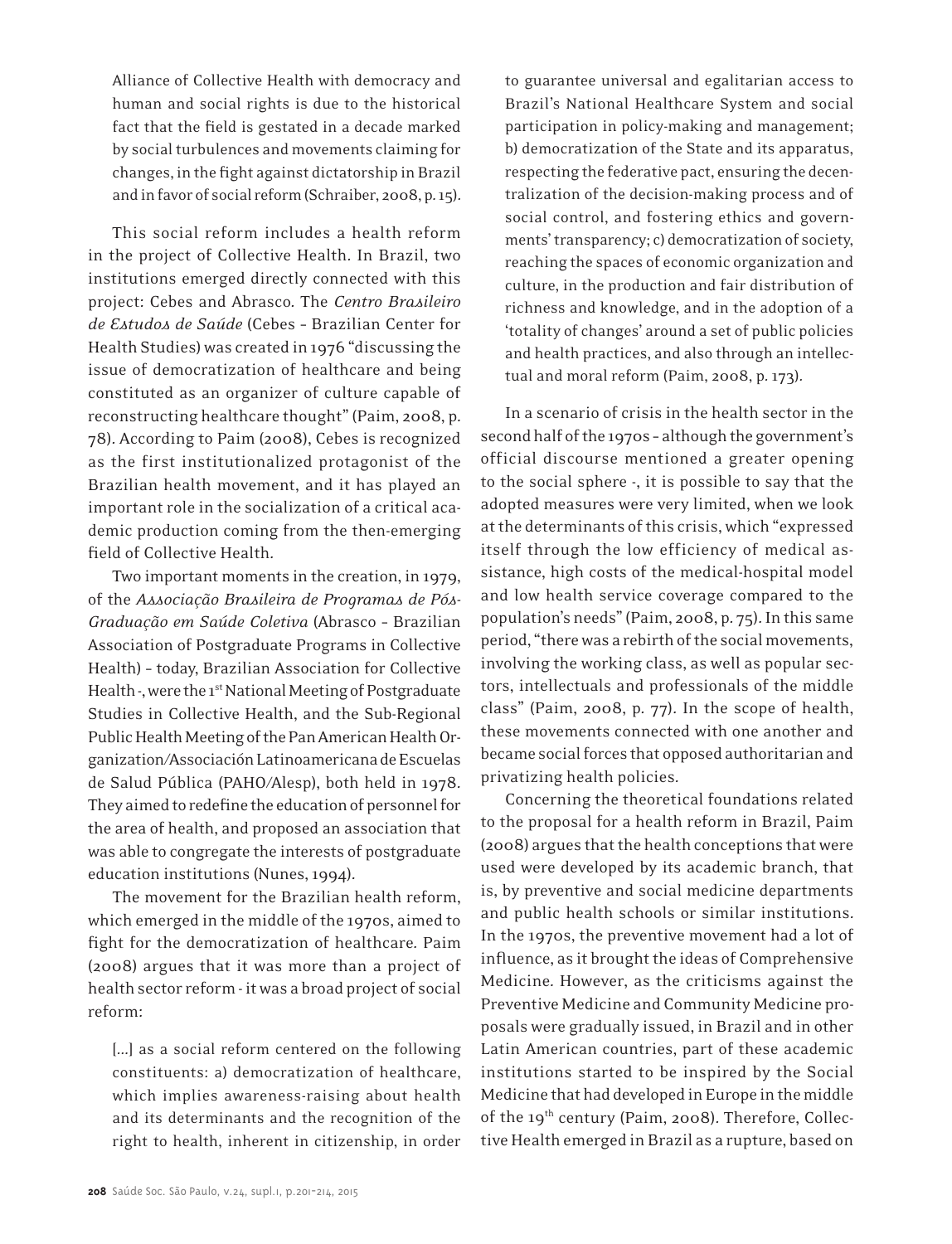the criticism against the movements of preventive medicine, community medicine, and institutional sanitarianism (Paim, 1992).

Two important concepts for the theoretical foundation of the sanitary reform, developed by the academic production in Collective Health, were: social determination of diseases and work process in health. According to Paim (2008), the "understanding that health and illness cannot be explained exclusively by the biological and ecological dimensions has allowed to enlarge the horizons of analysis and intervention on reality" (p. 165). Thus, the phenomena of health and illness began to be understood as being socially and historically determined, and historical materialism was an important epistemological foundation. Latin American Social Medicine, which was already aligned in this way, became, at the time, a school of critical thought in relation to the dominant field of Public Health. It guided many propositions of the health reform movement related to health policies (Paim, 2008).

A very important mark in the Brazilian health reform was the *VIII Conferência Nacional de Saúde* (CNS - 8th National Health Conference), which was held in 1986. This was the first conference that had a broad participation of civil society and "the leading role of health professionals, workers and popular sectors" (Paim, 2008, p. 99). Abrasco released a document to guide the discussions in this conference, and it ended up being a reference for texts and interventions presented there. The document recognized a conjuncture of economic crisis with changes in the political-institutional order, and aimed to review theoretical-political issues, as well as to recover principles and guidelines of the movement for the democratization of healthcare. It stressed that health should be seen as "fruit of a set of living conditions that goes beyond the health sector" (Paim, 2008, p. 100). Furthermore, it defended popular participation in health policy-making and the society's control over the State's apparatus, and recognized health as a public role.

In one of the axes of the conference, called "health as a right inherent in citizenship, in social rights and in the State", in the discussions about social responses aiming at the amplification of the right to health, the social movements connected with the emergence of the  $19^{th}$  century Social Medicine were highlighted. The principles proposed by Virchow and Neumann were, in fact, revisited (Paim, 2008). Paim also states that the understanding of health present in the propositions of the final report of the  $8<sup>th</sup>$  CNS can be credited to the theoretical production on the social determination of the health-disease process, which has been carried out by researchers in the area of Collective Health in Brazil and Latin America since the 1970s. Some of its elements were: amplification of the concept of health, recognition of health as a right of all and a duty of the State, creation of the SUS (Brazil's National Healthcare System), popular participation, and constitution and amplification of the social budget.

Another important event was the 1st Brazilian Collective Health Congress (I Abrascão), whose theme was "Health Reform and Constituent Assembly: guaranteeing the universal right to health", which was also held in 1986. The entity's president defined Abrasco's line of action in that conjuncture as:

The recent summoning of the VIII CNS brought to us the great responsibility of giving continuity to this process and of contributing both to the technical-scientific knowledge produced in the area of collective health, and to the political competence of critically analyzing some conjunctures, mobilizing wills, and articulating actions and initiatives that advance a project of deep and radical transformations in the health sector. This is the responsibility and the commitment that Abrasco, by organizing this congress, wants to share with all the participants (Paim, 2008, p. 128).

Thus, it is possible to observe an intertwining, at the time, of Abrasco and Cebes with the theoretical production in Collective Health, in the political engagement around the health reform. In this sense, Paim (2008) states that "Collective Health has supported the Brazilian Health Reform theoretically based on the trihedron ideology, knowledge and practice, for it emerged and developed, as a scientific field, in a way that was connected with the proposal and project of Health Reform" (p. 292). To the author, the field of Collective Health presents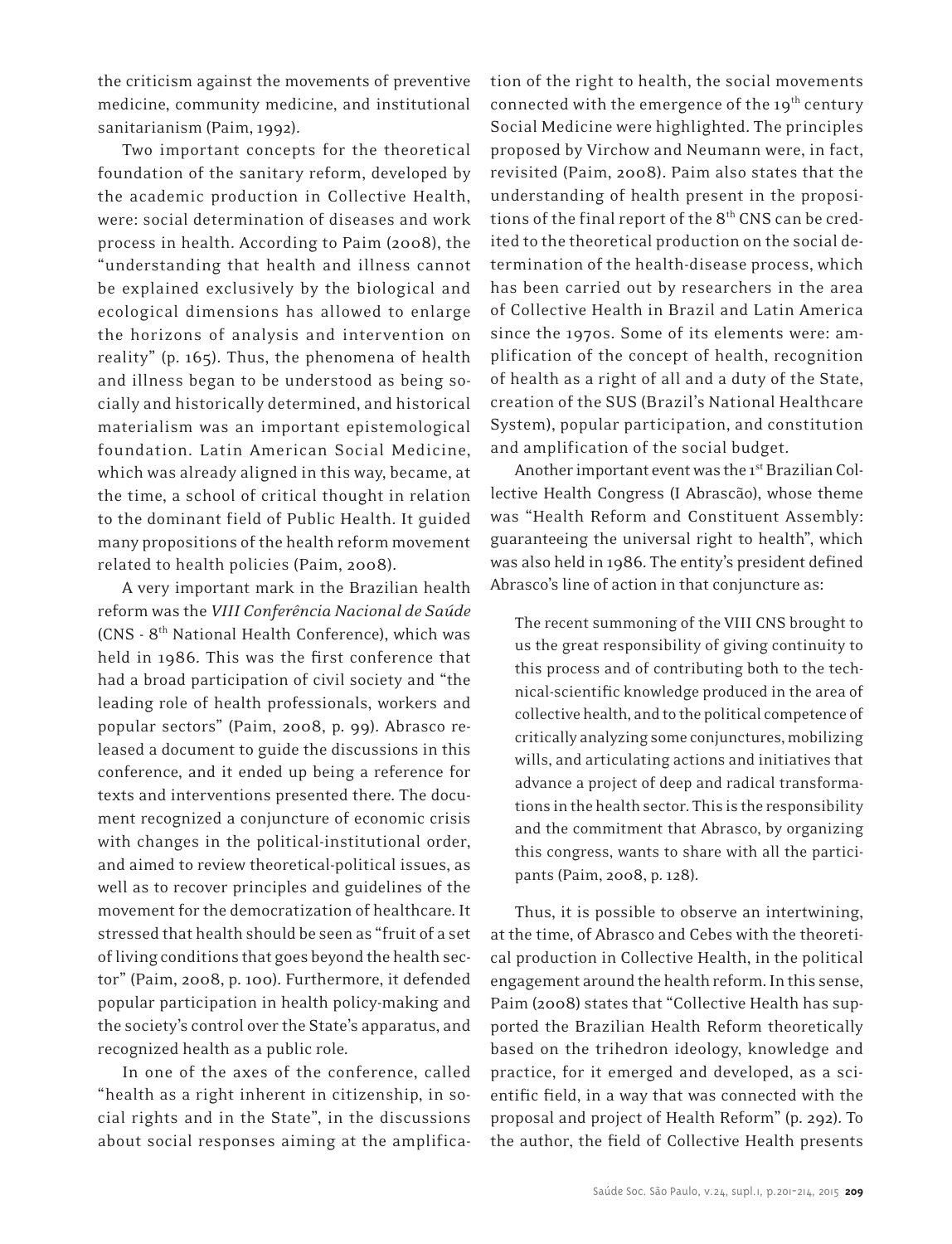fundamental ruptures, in political terms, in relation to the field of Public Health, although it presents some continuities.

The view of the population's health as resulting from the forms of social organization of production, as conceived by Social Medicine and by Collective Health, was, by means of the health reform, assimilated by the legal framework in Brazil (Paim, 2008, p. 306). According to Schraiber (2008), the field of Collective Health was instituted as a project that aimed to reform two sets of elements: on one side, there was its criticism against culturally given health needs and the assistance model that met these needs "in medical care (biomedical, liberal and privatizing model of service production, the access to which is elitist) and in public health (sanitary education model whose nature is liberal and individualizing concerning prevention practices)" (p. 13); on the other side, there was its criticism against the alienation of the techno-scientific face of the field.

According to the author, the project of the field of Collective Health in Brazil "is situated in the tension between the countercultural criticism of a technical-scientific nature and the democratization of the scientifically traditional medical and sanitary models" (Schraiber, 2008, p. 14). The field has always been committed to democratization and to the struggle for human and social rights. According to Donnangelo (1983), it has been committed to the collective sphere since its origin:

This multiplicity of objects and of corresponding knowledge areas – from natural science to social science – is not indifferent to this field's apparently more immediate permeability to economic and political-ideological inflections. The commitment, even when generic and imprecise, to the notion of collective, implies the possibility of commitments to particular, historical-concrete manifestations of the collective sphere, against which the medicine "of the individual" has been trying to protect itself through the specific statute of the scientific nature of the fields of knowledge that ground it (Donnangelo, 1983, p. 21).

# **Characteristics and specificities of Collective Health in Brazil: delimitation attempts**

Today, with the development of Collective Health in Brazil and the emergence of a well-constituted body of scientific productions, it has become important to discuss its delimitations and competences. It is possible to see that the field of Collective Health, perhaps because it is new and exists only in Brazil, or perhaps because it functions in a more practical dimension of the health services, sometimes being confounded with this political-administrative dimension, lacks deep reflections in the epistemological field. Before anything else, our attention is caught by the fact that authors commonly use, as synonyms, in the same text, the terms Collective Health and Public Health, or Collective Health and Social Medicine, or Collective Health and Epidemiology.

It is interesting to notice that the difficulty in defining the field of Collective Health has been approached by some authors. Thus, Nunes (2007) argues that there have been many attempts to define Collective Health, but it has become difficult to reach a consensus. Referring to Stotz, the author attributes to interdisciplinarity and to the field's internal epistemological tensions the impossibility of a unifying theory that explains the set of objects of study. Therefore, the difficulty in defining the field would lie in the fact that it "is a creation that overflows disciplinary boundaries and is in the interface of areas of knowledge that have theoretical and conceptual specificities" (Nunes, 2005, p. 14). We could add that a possible factor is the heterogeneous composition, both institutional and professional, of the authors in the field of Collective Health, whose studies encompass diverse disciplines, like Epidemiology, Social and Human Sciences, Philosophy, or Management.

Campos (2000) is quite incisive in his arguments in relation to the field: "Has collective health created a new paradigm, denying and overcoming that of medicine and of the old public health? Does collective health correspond to the entire field of health or just to one part?" (p. 220). "What is the identity of collective health? That is, what is its core of knowledge and practices? […] Who is the agent who does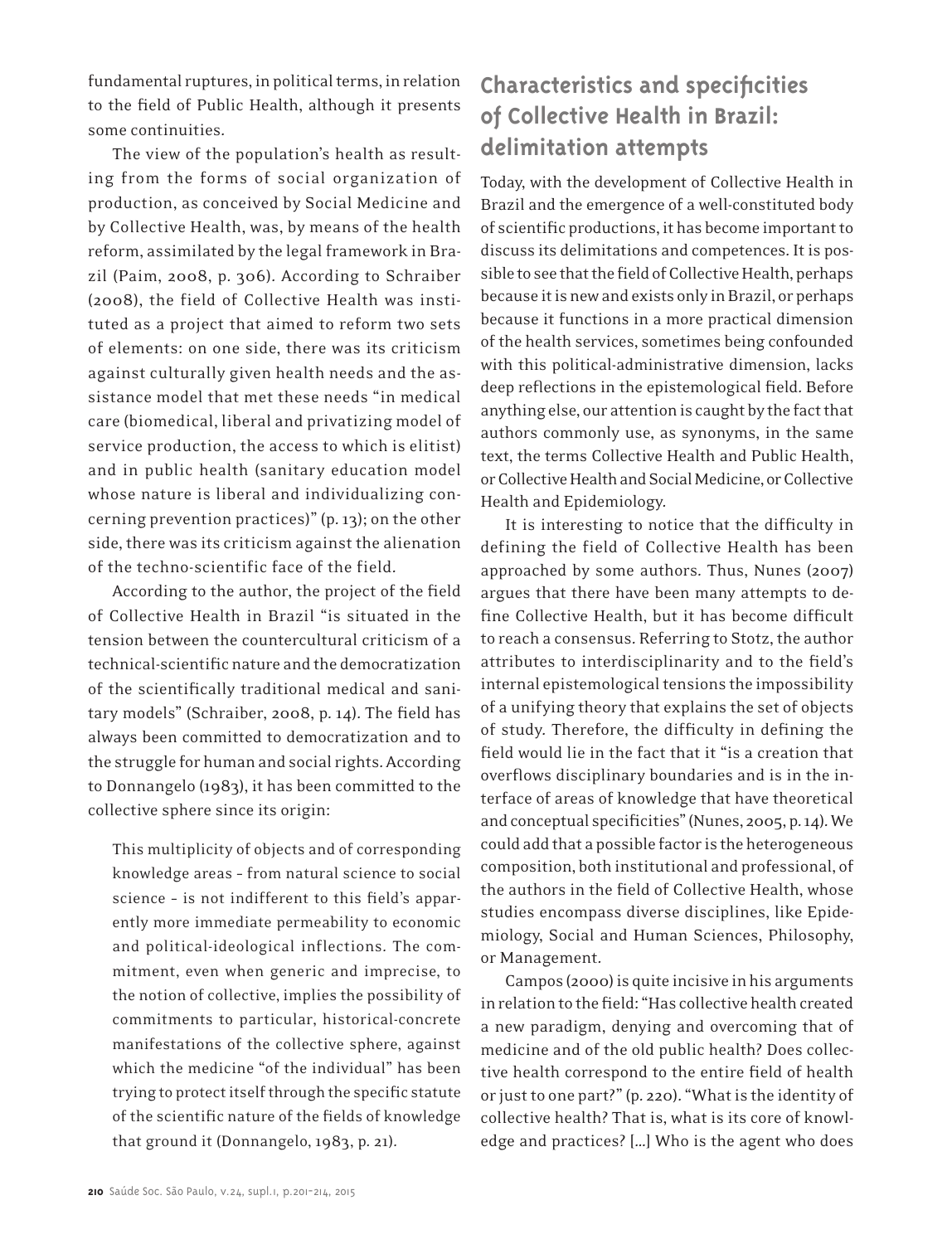collective health? Is there a specialized agent?" (p. 221). Finally, what new element has been brought by the change of names - from public health to collective health? "What ruptures have, in fact, occurred? Is there any continuity?" (p. 221).

A characteristic that has been frequently associated with Collective Health is that it is an interdisciplinary field (sometimes, its authors use the terms multidisciplinarity and cross-disciplinarity, but this discussion is outside the scope of this paper). Nunes (1994) argues that the field is grounded on interdisciplinarity, as it enables to produce an amplified knowledge of health, and on multiprofessionality as a way of facing the internal diversity of the knowledge and actions of sanitary practices. Collective Health needs to think about the general and the specific dimensions. To Birman (1991), the field "admits, it its territory, a diversity of objects and theoretical discourses, without recognizing in relation to them any hierarchical and evaluative perspective" (p. 15).

Another characteristic that has been emphasized is the role of the Human Sciences in this field of knowledge. According to Ayres (2002),

The field of "collective health", a term through which we will generically refer here to a set, in fact a broad and contradictory set of disciplines interested in the "social dimension of health" (social medicine, preventive medicine, public health, etc.), has been the main center of agglutination and irradiation of this renewed concern about the relations between health and society in the academic field (p. 26).

According to Birman (1991), the conception of Collective Health "was constituted through the systematic criticism against the naturalistic universalism of medical knowledge. Its fundamental postulate states that the health issue is broader and more complex than the reading made by medicine" (p. 12).

This question is very important when we consider that the social scope has been progressively silenced, in the field of health, by the biomedical discourse. One of Collective Health's main proposals is that of rescuing the social sphere. When Ayres (2002) outlines the history of epidemiology in his

book *Epidemiologia e emancipação* [Epidemiology and emancipation], he explains how this process of domestication of the social sphere has happened in the health sciences.

According to this author, from a certain historical moment onwards, the predominant discourses about health and disease started "to translate human privations associated with these concepts in strictly biological terms" (Ayres, 2002, p. 92). The social dimension has been, therefore, incorporated as a secondary element in the health-disease process, an adjective condition, a kind of auxiliary line of apprehension of phenomena, which only acquire positivity in the individual organism. To Ayres (2002),

Since the establishment of clinical hegemony in the reflection on and production of health, the extraorganic events of illness and its determinants have become, in the level of knowledge construction, only a logical or empirical support for physiopathological constructions (p. 27).

The extra-organic dimension of illness has become only one link of causal efficiency relations, of the "exact determinism" of the health sciences. The "restless social dimension" has been tamed by the morpho-functional and physical-chemical variables of the body: translated "by the collective behavior of these empirical qualities, the social determination of disease is imprisoned under the harmless emblem of an external conditioning agent of the health status" (Ayres, 2002, p. 132).

Therefore, health investigation in the collective dimension started to distinguish, on one side, population groups based on demographic characteristics, and on the other side, organic morpho-functional variables. "The quantitative behavior of these subpopulations becomes the necessary and sufficient element for causal inferences" (Ayres, 2002, p. 133). The nature of knowledge generated in this way acquires an air of neutrality, as if it were a universal form of apprehension of reality.

Ayres (2002) criticizes how this process has occurred and concludes: "When the social dimension of collective health phenomena is lost in their scientific objectivation, the possibility of rationally approaching their public substance is immediately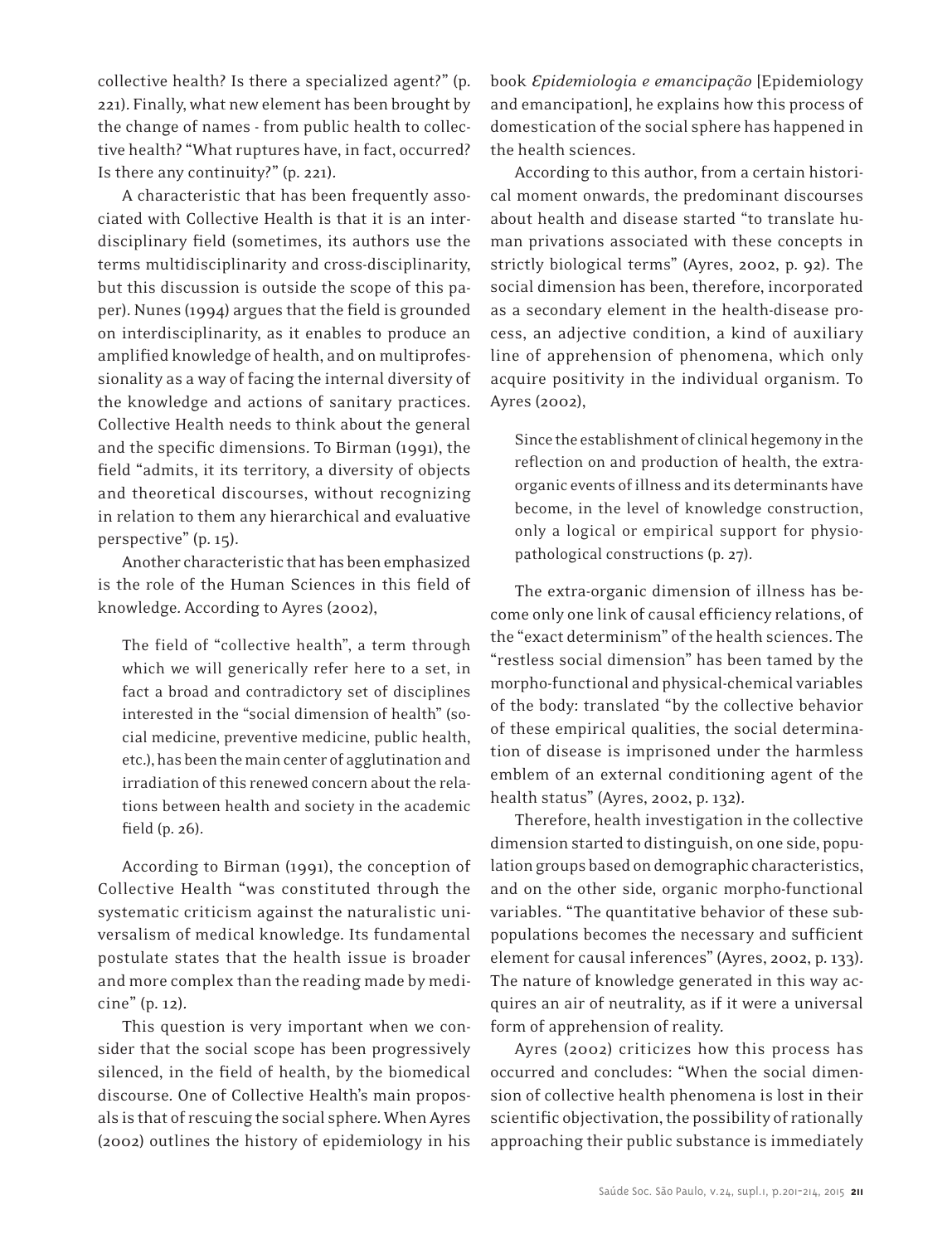wasted" (p. 15). Due to the hegemonic scientific discourse, the apprehension of the public space of health has become unidimensional and naturalized.

In this sense, as one of the proposals of Collective Health is the close contact with the Human Sciences, it is possible to conclude that this field of knowledge aims to reconfigure the social sphere in health. According to Paim and Almeida Filho (1998), the significant elements of the field are "the overcoming of the dominant biologism, of the naturalization of social life, of its submission to the clinic and of its dependence on the hegemonic medical model" (p. 310).

Based on this scenario, Paim and Almeida Filho (1998) have proposed to understand Collective Health as a scientific field in which "knowledge about the object 'health' is produced and where distinct disciplines that see the object from many angles work" (p. 308). In addition, they view the field as a sphere of practices, in which "actions are performed in different organizations and institutions by diverse agents (specialized or not) inside and outside the space that has been conventionally recognized as the 'health sector'" (p. 308). The authors have preferred to adopt the view of Collective Health as an interdisciplinary field and not as a scientific discipline or as a science.

As for the basic presuppositions of the field's conceptual framework, the authors refer to a text written by Paim in 1982, that is, a document from a period in which Collective Health was still being born in Brazil. Paim and Almeida Filho revisit some of the presuppositions of that text:

a) Health, as a vital state, sector of production and field of knowledge, is connected with the structure of society through its economic and political-ideological levels; therefore, it has historicity.

b) The health actions (promotion, protection, recovery and rehabilitation) constitute a social practice and bring with them influences deriving from the relationship of social groups.

c) The object of Collective Health is built on the boundaries of the biological and social spheres, and encompasses the investigation of determinants of the social production of diseases and of the organization of health services, as well as the study of the historicity of knowledge and practices concerning these determinants. The interdisciplinary character of this object suggests an integration in the level of knowledge and in the level of strategy to gather professionals with multiple backgrounds.

d) Knowledge is not built through contact with reality; rather, this happens through the understanding of its laws and through the commitment to the forces that are capable of transforming it (Paim; Almeida Filho, 1998, p. 309).

The "provisional delimitation" of the field of Collective Health that Paim and Almeida Filho (1998) propose in the above-mentioned paper is:

As a field of knowledge, collective health contributes to the study of the health/disease phenomenon in populations as a social process; investigates the production and distribution of diseases in society as processes of social production and reproduction; analyzes the health practices (work process) in their articulation with other social practices; in short, it tries to understand the forms with which society identifies its health needs and problems, searches for an explanation and organizes itself to face them (p. 309).

These authors (Paim; Almeida Filho, 1998) and Nunes (1994) identify three disciplinary groups in Collective Health: epidemiology, social sciences in health, and health policy, planning and management. They also mention other disciplines that are complementary to these.

Campos (2000) follows another line and defends that Collective Health is a piece of the field of health. The author aims to oppose a tendency he identifies in academics who confound Collective Health with the entire field of Health. This tendency would contribute to the fragmentation and weakening of Collective Health as a field of knowledge and practice.

Campos (2000) proposes that the nucleus of Collective Health is the "support to health systems, to policy-making, and to the construction of models"; the "production of explanations to the processes of health/disease/intervention"; and, perhaps its most specific feature, the "production of practices of health promotion and disease prevention" (p. 225).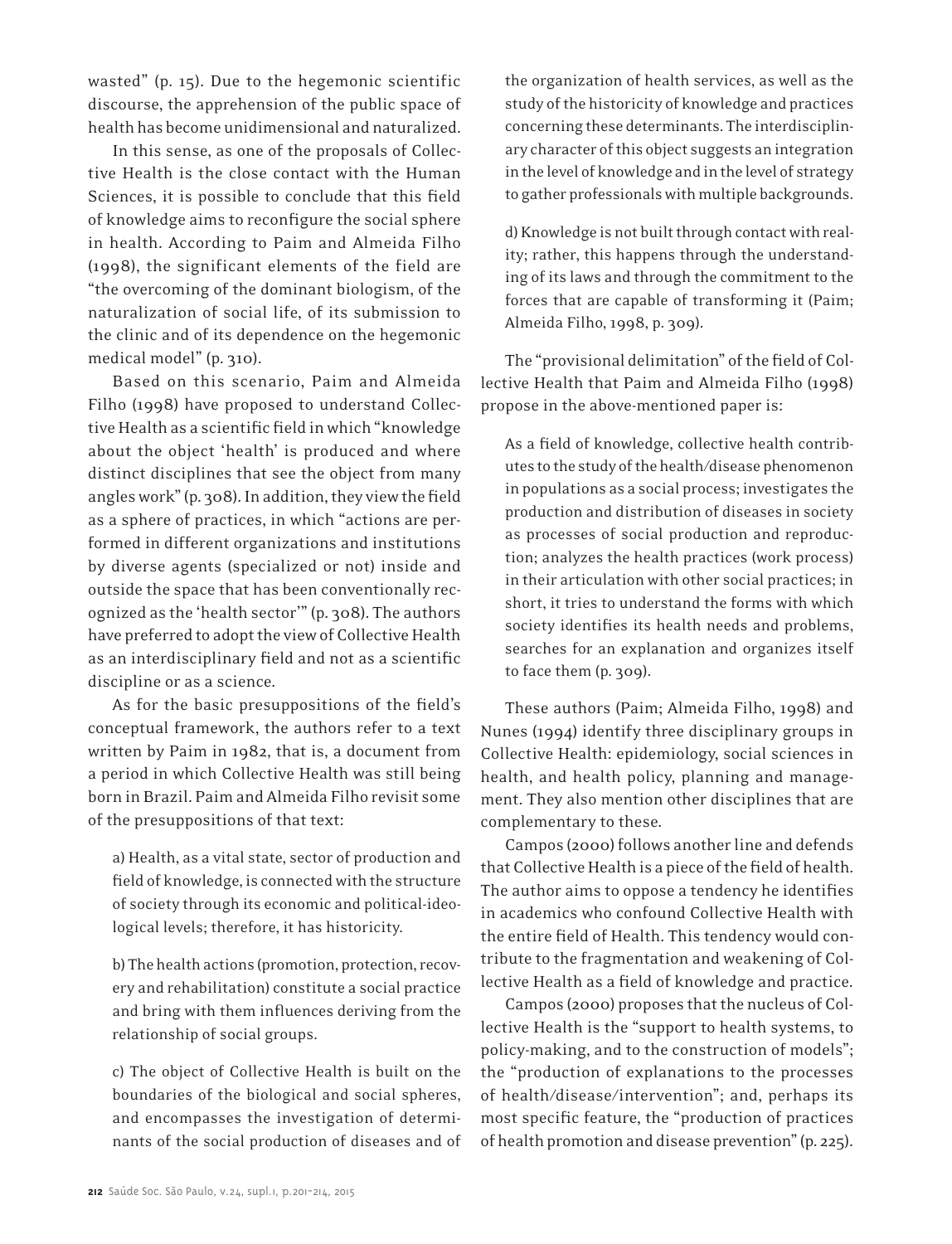The inclusion of Collective Health in the field of health would occur, according to his proposal, in two levels: horizontal and vertical. In the horizontal level, the knowledge and practices deriving from Collective Health would form part of the knowledge and practices of other categories and social actors. Thus, all the health professions, to some extent, should incorporate, in their education and practice, elements from Collective Health. "In this perspective, the mission of collective health would be to influence the transformation of the knowledge and practices of other agents, contributing to produce changes in the care model and in the logic of functioning of the health services in general" (Campos, 2000, p. 225). In the vertical level, Collective Health would be a specific intervention area. "A specialized area with its own value of use, different from the clinic or from other intervention areas" (Campos, 2000, p. 225). Some problems are raised, like: Who would be the agent of Collective Health? Would there be a basic education course?

Anyway, Campos (2000) defends that the perspectives of the horizontal level and of the vertical level should be combined in Collective Health. That is, the knowledge and practices of Collective Health should be socialized and the existence of experts who produce more sophisticated knowledge in the area should be ensured, so that they are able to intervene in complex situations.

Thus, we come to the end of this journey still with many doubts. In this path, it seemed to us that the field of Collective Health in Brazil might not admit only one single definition about its delimitation and characterization. Perhaps because it is a new field, there have been just a few crystallizations towards the formation of traditional cultures. Therefore, there is, inside it, a large plurality (and tensions) in disciplinary and epistemological terms.

Always under construction and being able to advance in terms of production and reflection on its own identity, Collective Health, like other fields, constitutes a "living field" (Schraiber, 2008). However, the difficulty in finding agglutinating elements that weave common points can represent, on the one hand, a fragility, but, on the other hand, it can make Collective Health be a field that is always "open to the incorporation of innovative proposals" (Paim; Almeida Filho, 1998, p. 312).

## **References**

AROUCA, A. S. S. O dilema preventivista: contribuição para a compreensão e crítica da medicina preventiva. São Paulo: Unesp; Rio de Janeiro: Fiocruz, 2003.

AYRES, J. R. Epidemiologia e emancipação. São Paulo: Hucitec, 2002.

BIRMAN, J. A physis da saúde coletiva. Physis: Revista de Saúde Coletiva, Rio de Janeiro, v. 1, n. 1, p. 7-11, 1991.

CAMPOS, G. W. S. Saúde pública e saúde coletiva: campo e núcleo de saberes e práticas. Ciência & Saúde Coletiva, Rio de Janeiro, v. 5, n. 2, p. 219-250, 2000.

BOURDIEU, P. O campo científico. In: ORTIZ, R. (Org.). Pierre Bourdieu. São Paulo: Ática, 1993. p. 122-155.

DONNANGELO, M. C. F. A pesquisa em saúde coletiva no Brasil: a década de 70. In: ABRASCO. Ensino da saúde pública, medicina preventiva e social no Brasil. Rio de Janeiro, 1983. v. 2, p. 17-35.

DONNANGELO, M. C. F.; PEREIRA, L. Saúde e sociedade. São Paulo: Livraria Duas Cidades, 1976.

GARCIA, J. C. Juan Cesar Garcia entrevista Juan Cesar Garcia. In: NUNES, E. D. (ed.). As ciências sociais em saúde na America Latina: tendências e perspectivas. Brasília, DF: OPS, 1985. p. 21-28.

NUNES, E. D. (Org.). Medicina social: aspectos teóricos e históricos. São Paulo: Global, 1983.

NUNES, E. D. Saúde coletiva: história de uma ideia e de um conceito. Saúde e Sociedade, São Paulo, v. 3, n. 2, p. 5-21, 1994.

NUNES, E. D. Pós-graduação em saúde coletiva no Brasil: histórico e perspectivas. Physis: Revista de Saúde Coletiva, Rio de Janeiro, v. 15, n. 1, p. 13-38, 2005.

NUNES, E. D. Saúde coletiva: história recente, passado antigo. In: CAMPOS G. W. S. et al (Org.). Tratado de saúde coletiva. São Paulo: Hucitec; Rio de Janeiro: Fiocruz, 2007. p. 19-39.

PAIM, J. S. La salud colectiva y los desafíos de la práctica. In: OPS - ORGANIZACIÓN PANAMERICANA DE LA SALUD. La crisis de la salud pública: reflexiones para el debate. Washington, DC, 1992. p. 151-160.